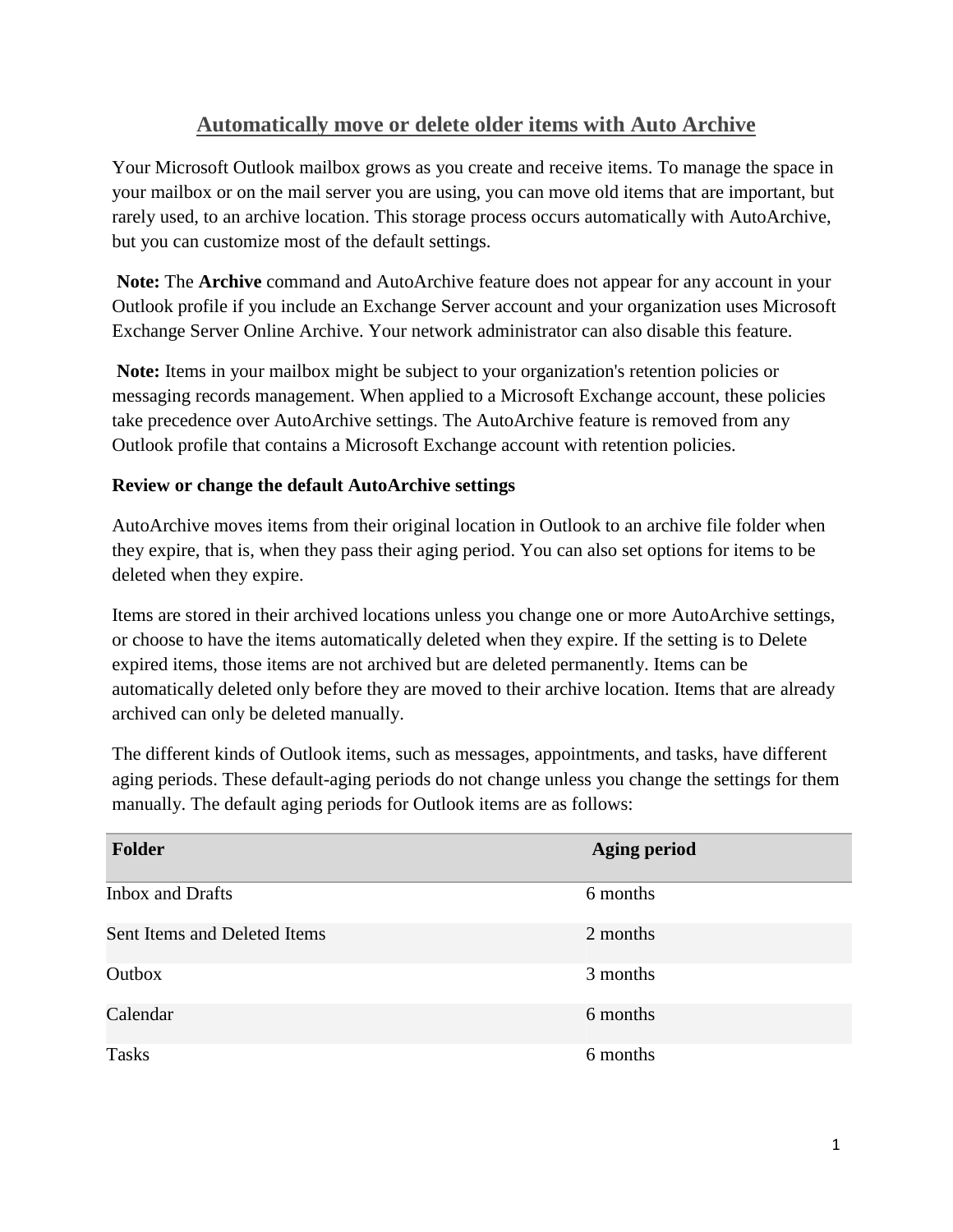| <b>Notes</b> | 6 months      |
|--------------|---------------|
| Journal      | 6 months      |
| Contacts     | Do not expire |

Note Folders you create that contain the same type of items as **Inbox**, **Calendar**, **Tasks**, **Notes**, or **Journal** have the same default, six-month aging period.

| <b>Item type</b> | When the aging period starts                                                                                                                                                                         |
|------------------|------------------------------------------------------------------------------------------------------------------------------------------------------------------------------------------------------|
| E-mail message   | The received date/time or when you last changed and saved the message,<br>whichever is later.                                                                                                        |
| appointment      | Meeting, event, or The date when you last changed and saved the item, whichever is later?<br>Recurring items are not AutoArchived.                                                                   |
| Task             | The completion date or when you last changed and saved the task. Tasks that<br>are not marked complete are not AutoArchived. Tasks assigned to other people<br>are archived only if marked complete. |
| Note             | When you last changed and saved the note.                                                                                                                                                            |
| Journal entry    | The date the Journal entry was created or when you last changed and saved the<br>entry.                                                                                                              |
| Contact          | Contacts are not archived by default. However, you can manually archive them.                                                                                                                        |

The point at which an item begins to age is determined by its type:

The first time that you run Outlook, AutoArchive are turned on by default and runs every 14 days. You can change how often AutoArchive runs, specify the Outlook data file (.pst) used to store archived items, and choose when items in your Outlook folders are subject to being archived.

- 1. Click the **File** tab.
- 2. Click **Options**.
- 3. Click **Advanced**.
- 4. Under **AutoArchive**, click **AutoArchive Settings**.
- 5. Select the **Run AutoArchive every** *n* **days** check box, and then specify how often to run AutoArchive.